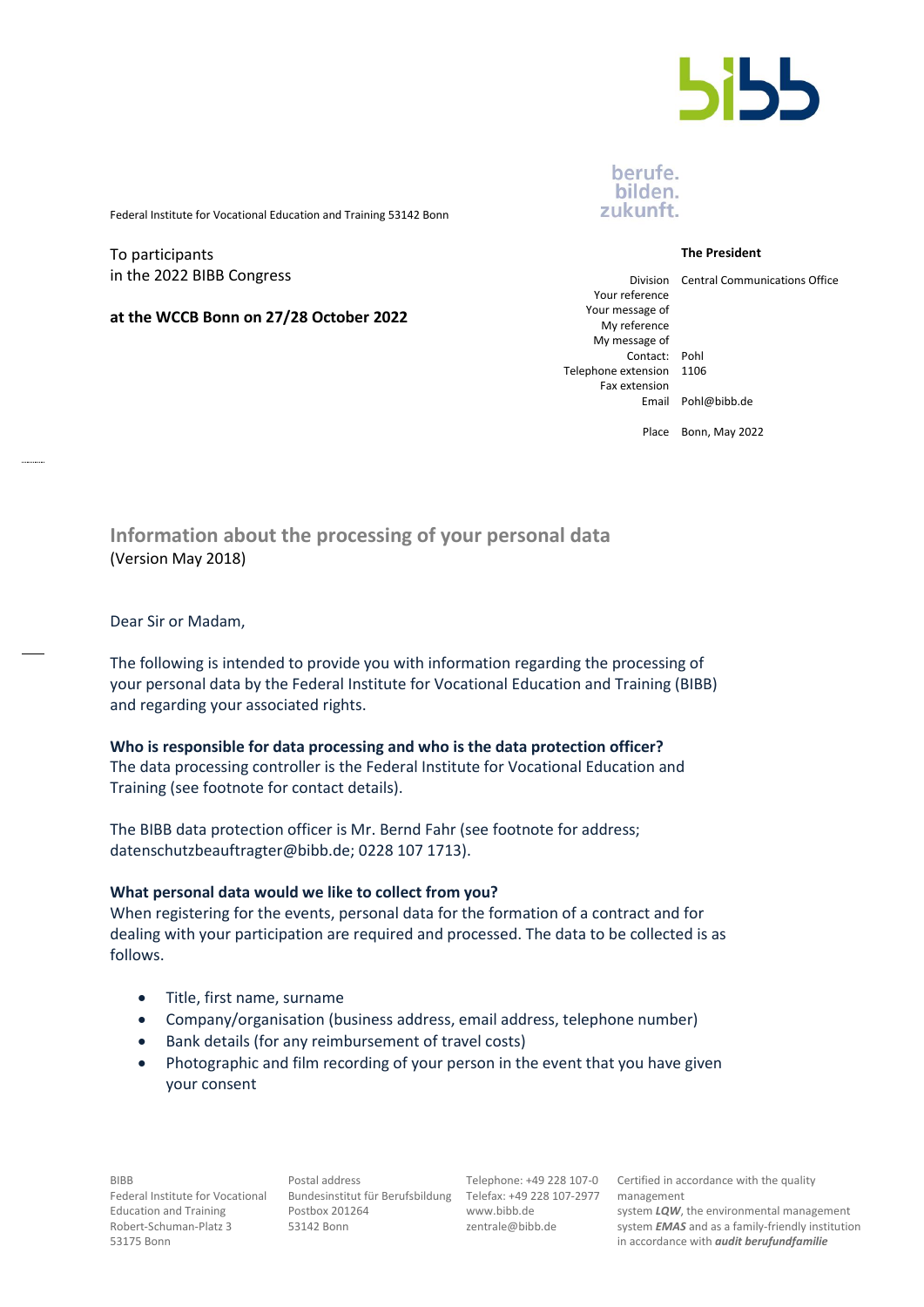

Page 2

• If you have consented to use of the Congress app – title, first name, surname, email address

#### **For what purposes and on what legal basis is data processed?**

Your data is processed for the purpose of execution and post-processing of the event and for the use of the Congress app where relevant. The primary legal foundation in this regard is § 3 of the German Data Protection Act (BDSG) in conjunction with §§ 90 ff. of the Vocational Training Act (BBiG).

Data processing takes place on the basis of your consent.

If we wish to process your personal data for any purpose that is not specified here, we will inform you of this in advance. When processing your personal data, we act in compliance with the relevant provisions under data privacy law, in particular the GDPR and the BDSG.

### **How long is your data stored?**

We delete your personal data as soon as it is no longer required for the above purposes. We ensure that data is erased by regularly checking the databases.

### **Who receives your data?**

Persons and offices within BIBB will receive your personal data to the extent that they require it in order to manage your participation in the event. All persons and offices within BIBB will receive read-only access to your data insofar as no restriction of access has been put in place.

The Congress app is provided by MediaCompany and is operated by means of software from Plazz AG. Plazz AG has its Registered Office in Germany. It processes personal data in encrypted form using on-premises servers which are also located in Germany.

## **What rights do you have as the data subject?**

Under certain conditions, Articles 15 to 22 of the GDPR grant you the following rights.

- Access (Art. 15 GDPR);
- Rectification (Art. 16 GDPR);
- Erasure (Art. 17 GDPR);
- Restriction of processing (Art. 18 GDPR);
- Objection (Art. 21 GDPR);
- Portability (Art. 20 GDPR).
- If data processing is carried out on the basis of your consent, this can be withdrawn at any time with future effect. The lawfulness of processing on the basis of the consent remains unaffected until such consent is withdrawn.

In order to assert the above rights, please contact the BIBB data protection officer (see the third paragraph of this communication for the contact details).